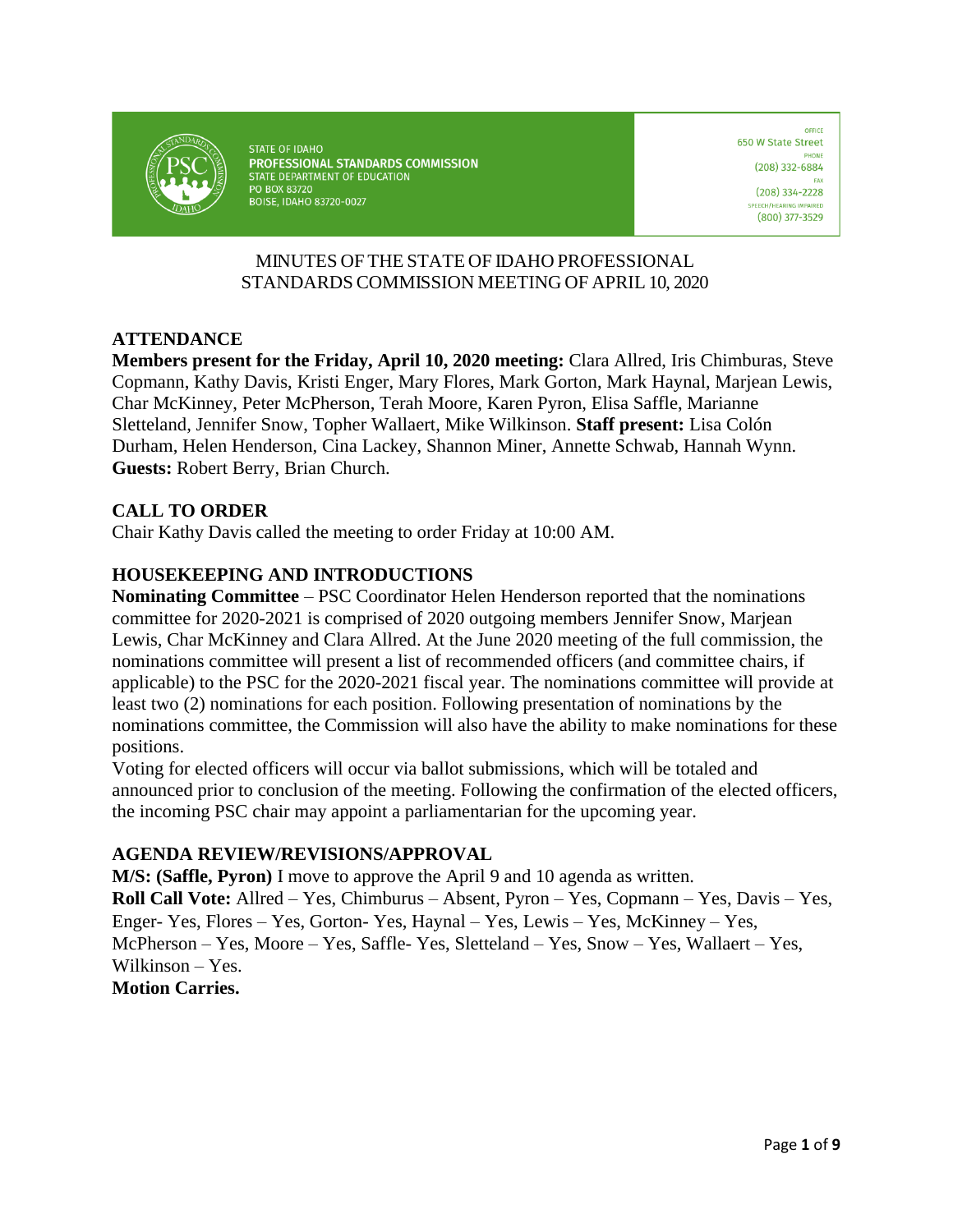# **APPROVAL OF JANUARY 16-17, 2020 MINUTES**

Marjean Lewis asked that the minutes be corrected to indicate that she deferred to Steve Copmann regarding the IASA Legislative Agenda.

**M/S: (Lewis, McKinney)** I move that we accept the minutes with corrections from the January 16-17 meeting.

**Roll Call Vote:** Allred – Yes, Chimburus – Absent, Pyron – Yes, Copmann – Yes, Davis – Yes, Enger – Yes, Flores – Yes, Gorton – Yes, Haynal – Yes, Lewis – Yes, McKinney – Yes, McPhereson – Yes, Moore – Yes, Saffle – Yes, Sletteland – Yes, Snow – Yes, Wallaert – Yes, Wilkinson – Yes.

## **Motion Carries**

## **2020-2021 PSC CALENDAR**

The Commission discussed meeting dates for the 2020 – 2021 meeting year. Helen Henderson proposed the following dates based on Commission survey responses and asked for feedback: Thursday, September 17 – Friday, September 18, 2020; Thursday, November 19 – Friday, September 20, 2020; Thursday, January 28 – Friday, January 29, 2021; Thursday, April 1 – Friday, April 2, 2021; and Thursday, June 17 – Friday, June 18, 2021. The Commission agreed that an April  $8 - 9$ , 2021, meeting date would accommodate a greater number of Commission members. A three-day September meeting was discussed to accommodate Orientation and Ethics Panel Training. Following discussion about the logistical difficulty of a three-day meeting, the Commission asked PSC staff if the meeting can be held over two full days. In addition, staff was asked to consider the option of virtual oriention prior to the September meeting.

**M/S: (Saffle, Wilkinson)** I move to approve the following dates of the Professional Standards Commission for the 2020-2021 academic year.

- Thursday, September 17- Friday, September 18, 2020
- Thursday, November 19 Friday, November 20, 2020
- Thursday, January 28 Friday, January 29, 2021
- Thursday, April 8 Friday, April 9, 2021
- Thursday, June 17 Friday, June 18, 2021

**Roll Call Vote:** Allred - Yes, Chimburus - Absent, Pyron - Yes, Copmann - Yes, Davis - Yes, Enger - Yes, Flores - Abstain, Gorton - Yes, Haynal - Yes, Lewis - Yes, McKinney - Yes, McPhereson - Yes, Moore - Yes, Saffle - Yes, Sletteland - Yes, Snow - Yes, Wallert - Yes, Wilkinson - Yes

## **Motion Carries**

#### **PSC 2020-2021 LODGING OPTIONS**

PSC Secretary Hannah Wynn shared the difficulties of contracting lodging for the 2020-2021 meeting year. Commission members expressed that downtown locations are ideal if pricing is acceptable. Commission staff is authorized to explore options and unveil a final decision at the June meeting.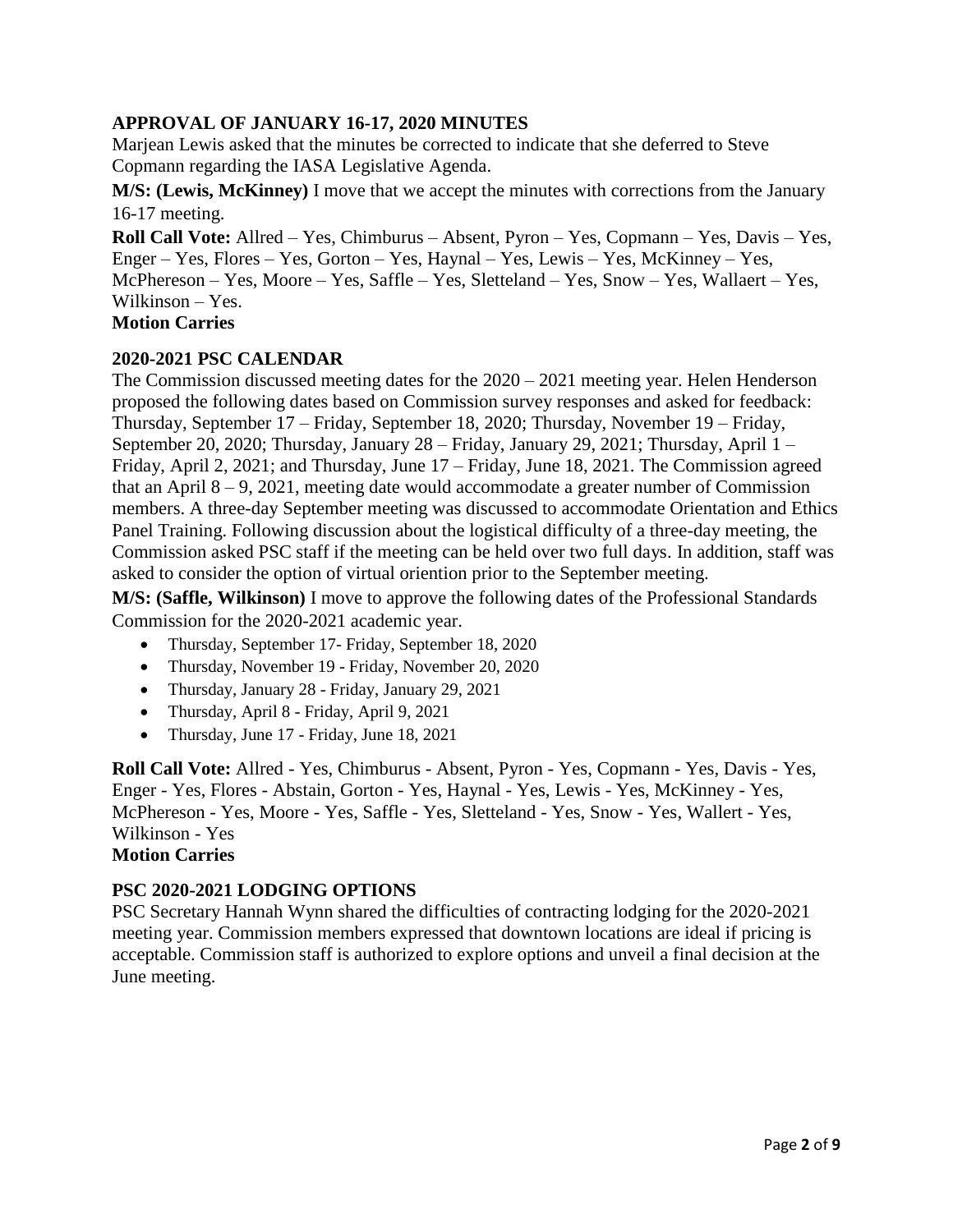## **CONSIDERATION OF STIPULATIONS/FINAL ORDERS BY FULL COMMISSION**

Ethics Specialist Annette Schwab and Deputy Attorney General Robert Berry are looking into presenting some cases with a consent agenda. A consent agenda is a meeting practice that groups routine business and reports into one agenda item. A report on that will be brought to the June meeting and presented to the Commission.

Seven cases were listed on the agenda; two (2) of the cases have not fully progressed so five (5) will be presented today.

Iris Chimburus joined the meeting between 10:35 and 10:55.

**M/S: (Lewis, Enger)** In case number 21918, concerning the certificate of Scott O'Brady, I move that the Professional Standards Commission enter a final order that is effective once signed incorporating as findings of fact the allegations in the administrative complaint, adopting any counts alleged by the Chief Certification Officer as conclusions of law and imposing revocation of Mr. O'Brady's certificate.

**Roll Call Vote:** Allred - Recused, Chimburus - Yes, Pyron - Yes, Copmann - Yes, Davis - Recused, Enger - Yes, Flores - Recused, Gorton. - Yes, Haynal - Yes, Lewis - Yes, McKinney - Recused, McPhereson - Recused, Moore - Yes, Saffle - Yes, Sletteland - Yes, Snow - Yes, Wallaert - Recused, Wilkinson - Recused **Motion Carries** 

**M/S: (Saffle, Lewis)** In case number 21923, concerning the certificate of Susan Bedke, I move that the Professional Standards Commission enter a final order that is effective when signed, incorporating as findings of fact the allegations in the administrative complaint, adopting any counts alleged by the Chief Certification Officer as conclusions of law and imposing the discipline requested by the Chief Certification Officer as conclusions of law, and imposing the discipline requested by the Chief Certification Officer in her Request for Relief in the Administrative Complaint.

**Roll Call Vote:** Allred - Recused, Chimburus - Yes, Pyron - Yes, Copmann - Recused, Davis - Recused, Enger - Yes, Flores - Recused, Gorton - Yes, Haynal - Yes, Lewis - Yes, McKinney - Recused, McPhereson - Recused, Moore - Yes, Saffle - Yes, Sletteland - Yes, Snow - Yes, Wallaert - Recused, Wilkinson - Recused **Motion Carries**

**M/S: (Saffle, Gorton)** In case number 21933, concerning the certificate of Michael Sermon, I move that the Professional Standards Commission enter the proposed findings as written. **Roll Call Vote:** Allred - Recused, Chimburus - Yes, Pyron - Yes, Copmann - Yes, Davis - Recused, Enger - Yes, Flores - Recused, Gorton. - Yes, Haynal - Yes, Lewis - Yes, McKinney - Recused, McPhereson - Recused, Moore - Yes, Saffle - Yes, Sletteland - Yes, Snow - Yes, Wallaert - Recused, Wilkinson - Recused **Motion Carries**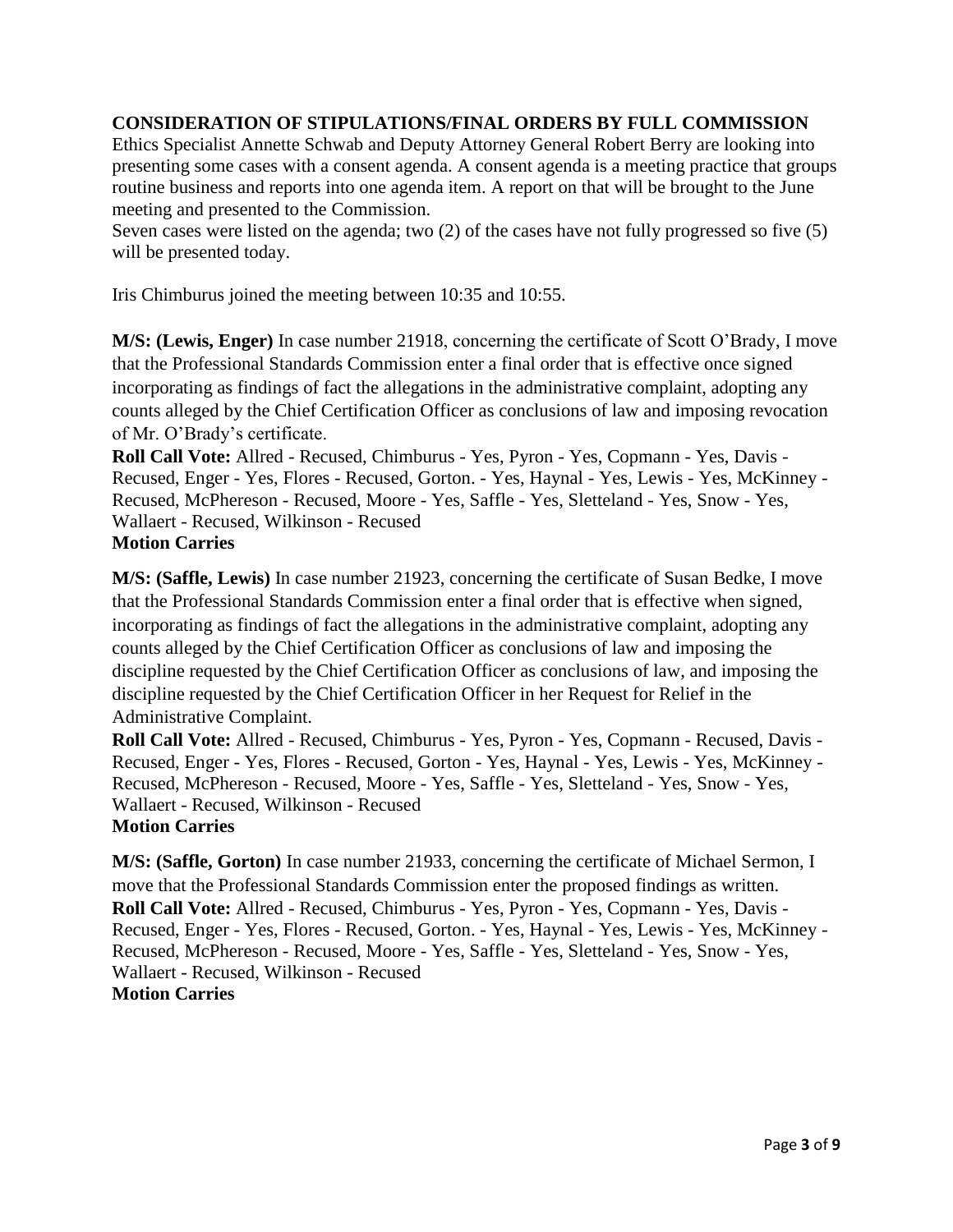**M/S: (Lewis, Saffle)** In case number 21934, concerning the certificate of Scott Michael Smith, I move that the Professional Standards Commission accept the proposed stipulation as written and enter the accompanying Consent Order, which will be effective once signed.

**Roll Call Vote:** Allred - Recused, Chimburus - Yes, Pyron - Yes, Copmann - Yes, Davis - Recused, Enger - Yes, Flores - Recused, Gorton. - Yes, Haynal - Yes, Lewis - Yes, McKinney - Recused, McPhereson - Recused, Moore - Yes, Saffle - Yes, Sletteland - Yes, Snow - Yes, Wallaert - Recused, Wilkinson - Recused **Motion Carries** 

**M/S: (Saffle, Gorton)** In case number 21935, concerning the certificate of Charles Ramsay, I move that the Professional Standards Commission accept the proposed stipulation as written and enter the accompanying Consent Order, which will be effective once signed.

**Roll Call Vote:** Allred - Recused, Chimburus - Yes, Pyron - Yes, Copmann - Yes, Davis - Recused, Enger - Yes, Flores - Recused, Gorton. - Yes, Haynal - Yes, Lewis - Yes, McKinney - Recused, McPhereson - Recused, Moore - Yes, Saffle - Yes, Sletteland - Yes, Snow - Yes, Wallaert - Recused, Wilkinson - Recused

# **Motion Carries**

## **ADMINISTRATIVE REPORT**

PSC Administrator Lisa Colón Durham reported on the following:

#### **Legislative Update**

Because of COVID-19 a lot of legislative priorites have been postponed and will be addressed in the June meeting.

The Professional Standards Commission proposed IDAPA 08.02.02, Rules Governing Uniformity - This rulemaking came out of the last PSC session and was approved in this legislative session.

*Idaho Standards for Initial Certification of Professional School Personnel –* This discussion is being centered on revamping K-12 educator preparation standards to be more refined and less cumbersome.

Senate Bill No. 1323, amended Idaho Code § 33-1208 regarding permanent revocation and denial of educator certificates-removed the qualification that specified convictions be against a child; felony convictions of these offenses against a person of any age, will now result in an educator's certificate being permanently revoked or denied.

<https://legislature.idaho.gov/sessioninfo/2020/legislation/S1323/>

The Professional Standards Commission does not have the authority to notify a district if an educator in their district has any of these convictions, but a subpoena for information associated with that crime will be issued to any district employing the educator. The biggest impact on our districts is having to watch for these additional enumerated offenses when they are hiring.

#### **Educator Career Fairs – All cancelled due to COVID-19**

- Region V & VI, Pocatello
- Region IV, Twin Falls
- Region III, Nampa
- Region I & II, Coeur d'Alene
- Local Education Agency Training Cancelled, maybe virtual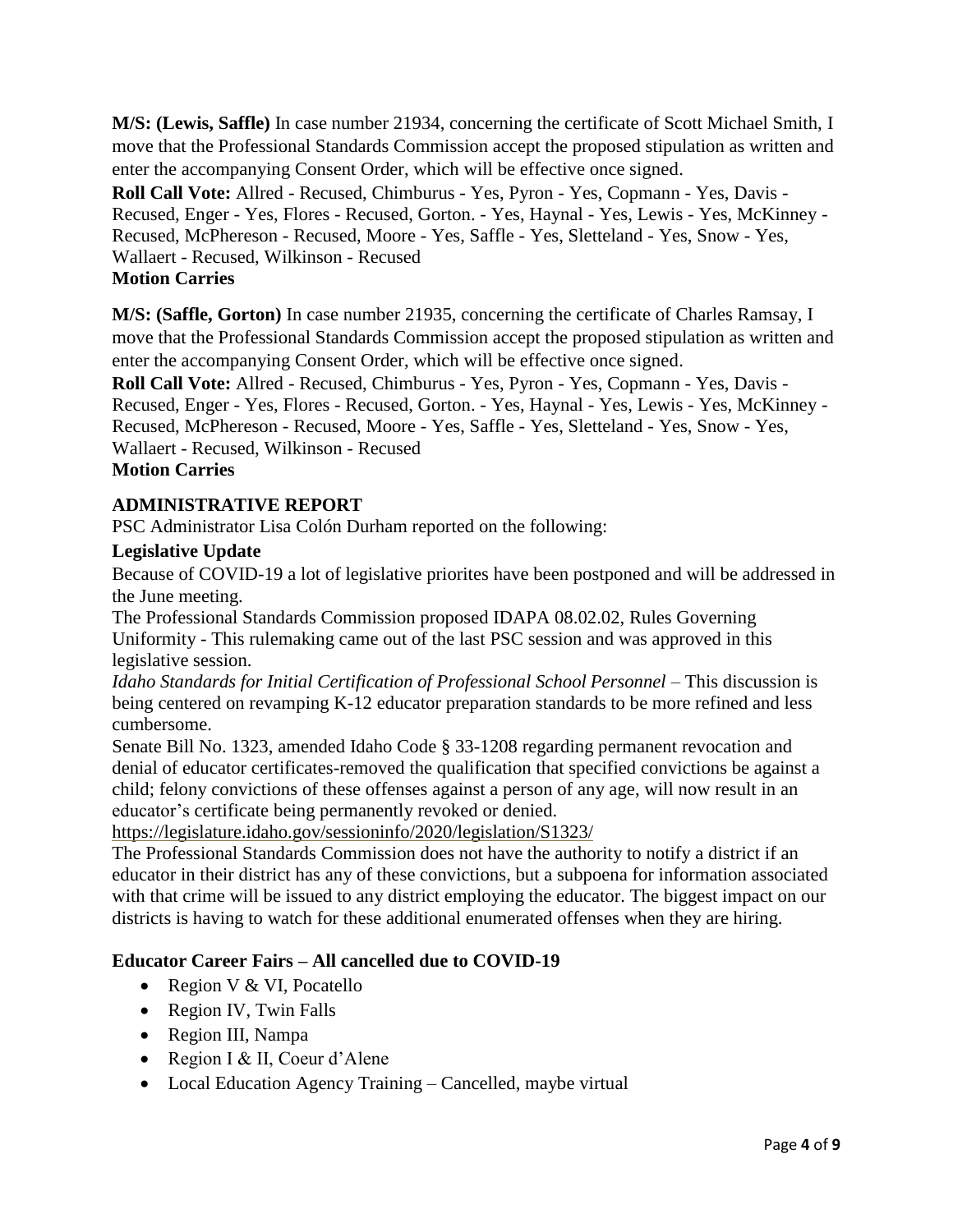# **Educator Preparation Program Reviews –**

University of Idaho – Full State & CAEP: *April 25-28, 2020* **– postponed to Fall 2020**

#### **Standards Reviews 2020-2021**

- Visual and Performing Arts: Held *February 6-7, 2020*
- Science Biology, Chemistry, Earth and Space Science, Geology, Natural Science, Physical Science, Physics: Cancelled due to a new plan to review the entire standards.

**Legislative Tour** - The Legislative Tour is likely happening the first week of May, and it will be a virtual tour. Dates are to be determined.

#### **COMMITTEE REPORTS**

Authorizations: Elisa Saffle (Chair), Steve Copmann, Mark Gorton, Marianne Sletteland, Karen Pyron

The Authorizations Committee reviewed 41 applications with a total of 43 endorsements for the 2019-20 school year. Zero (0) applications with zero (0) endorsements were moved to the next meeting. Zero (0) applications with zero (0) endorsements were not approved. In summary, 41 applications were approved with 43 endorsements that were approved.

# **Content Specialist**

The Authorizations Committee reviewed 20 content specialist applications with a total of 22 endorsements for the 2019-20 school year. There were Zero (0) applications with zero (0) endorsement moved to the next meeting, upon completion. Zero (0) applications with zero (0) endorsements were not approved. In summary, 20 applications were approved with 22 endorsements that were approved.

| <b>Candidate</b>  | <b>Candidate</b>  |                           | <b>Endorse Name Req</b>  | <b>Endorse</b> |                      |
|-------------------|-------------------|---------------------------|--------------------------|----------------|----------------------|
| <b>Last Name</b>  | <b>First Name</b> | <b>District</b>           | (1)                      | Name Req (2)   | <b>Determination</b> |
|                   |                   | PLUMMER-WORLEY            |                          |                |                      |
| Anderson          | Ronni             | <b>JOINT DISTRICT</b>     | All Subjects (K-8)       |                | Approved             |
|                   |                   | JOINT SCHOOL DISTRICT     | World Language -         |                |                      |
| <b>Blackburn</b>  | <b>Emily</b>      | NO. 2                     | French (K-12)            |                | Approved             |
|                   |                   | <b>COMPASS PUBLIC</b>     |                          |                |                      |
| <b>Blessing</b>   | <b>Benjamin</b>   | CHARTER SCHOOL, INC.      | <b>Music (K-12)</b>      |                | Approved             |
|                   |                   | <b>ONEIDA COUNTY</b>      |                          |                |                      |
| <b>Fonnesbeck</b> | <b>Krystal</b>    | <b>DISTRICT</b>           | Visual Arts (6-12)       |                | Approved             |
|                   |                   | <b>BUTTE COUNTY JOINT</b> |                          |                |                      |
| <b>Francey</b>    | <b>Kelsey</b>     | <b>DISTRICT</b>           | All Subjects (K-8)       |                | Approved             |
|                   |                   | <b>COEUR D'ALENE</b>      |                          |                |                      |
| Gabbert           | Windy             | <b>DISTRICT</b>           | All Subjects (K-8)       |                | Approved             |
|                   |                   | <b>VALLIVUE SCHOOL</b>    | <b>Exceptional Child</b> |                |                      |
| Gill              | Sarah             | <b>DISTRICT</b>           | Generalist (K-12)        |                | Approved             |
|                   |                   | CANYON-OWYHEE             |                          |                |                      |
|                   |                   | <b>SCHOOL SERVICE</b>     | <b>Exceptional Child</b> | All Subjects   |                      |
| Goss              | Keri              | AGENCY (COSSA)            | Generalist (K-12)        | $(K-8)$        | Approved             |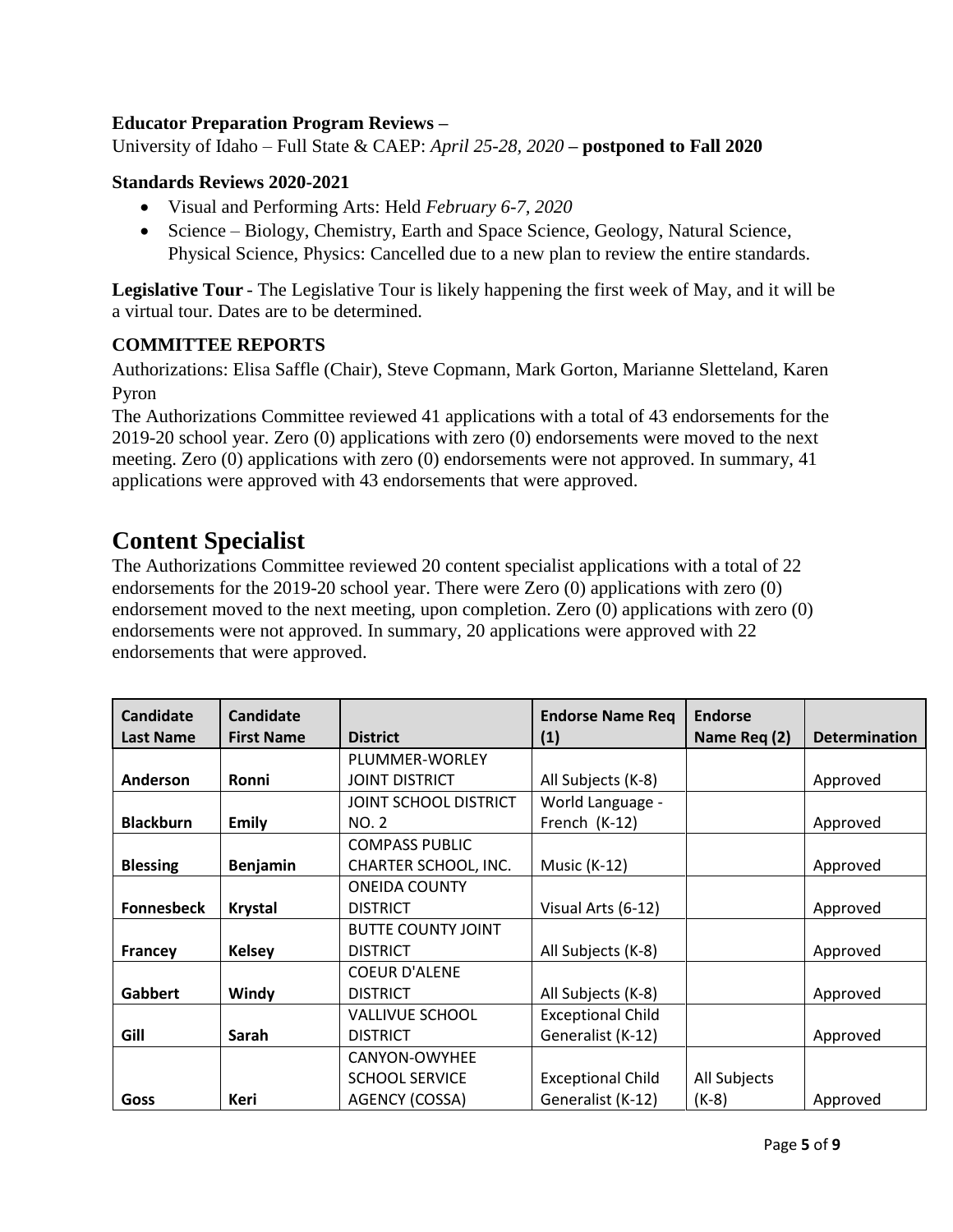| <b>Candidate</b> | <b>Candidate</b>  |                            | <b>Endorse Name Req</b>  | <b>Endorse</b> |                      |
|------------------|-------------------|----------------------------|--------------------------|----------------|----------------------|
| <b>Last Name</b> | <b>First Name</b> | <b>District</b>            | (1)                      | Name Req (2)   | <b>Determination</b> |
|                  |                   | PLUMMER-WORLEY             |                          |                |                      |
| Anderson         | Ronni             | <b>JOINT DISTRICT</b>      | All Subjects (K-8)       |                | Approved             |
| <b>Gulley</b>    | <b>Kerrie</b>     | <b>SALMON DISTRICT</b>     | All Subjects (K-8)       |                | Approved             |
|                  |                   |                            | Mathematics (6-          |                |                      |
| Henken           | <b>Madison</b>    | <b>CASTLEFORD DISTRICT</b> | 12)                      |                | Approved             |
|                  |                   | Richard McKenna            |                          |                |                      |
| <b>Houdek</b>    | Calista           | Charter                    | History (6-12)           |                | Approved             |
|                  |                   | HOMEDALE JOINT             | <b>School Counselor</b>  |                |                      |
| <b>Morin</b>     | Kimberly          | <b>DISTRICT</b>            | $(K-12)$                 |                | Approved             |
|                  |                   | <b>COEUR D'ALENE</b>       | <b>Exceptional Child</b> |                |                      |
| O'Sickey         | <b>Noelle</b>     | <b>DISTRICT</b>            | Generalist (K-12)        |                | Approved             |
|                  |                   |                            | <b>Blended Early</b>     |                |                      |
|                  |                   |                            | Childhood                |                |                      |
|                  |                   |                            | Education/Early          |                |                      |
|                  |                   |                            | Childhood Special        |                |                      |
|                  |                   | <b>CASSIA COUNTY JOINT</b> | <b>Education (Birth-</b> |                |                      |
| <b>Sagers</b>    | <b>Brooke</b>     | <b>DISTRICT</b>            | Grade 3)                 |                | Approved             |
|                  |                   | <b>MOUNTAIN HOME</b>       | <b>School Counselor</b>  |                |                      |
| Sandberg         | <b>McKenzie</b>   | <b>DISTRICT</b>            | $(K-12)$                 |                | Approved             |
|                  |                   | <b>WEST BONNER COUNTY</b>  | <b>Exceptional Child</b> |                |                      |
| <b>Schultz</b>   | <b>Mark</b>       | <b>DISTRICT</b>            | Generalist (K-12)        |                | Approved             |
|                  |                   |                            | <b>School Social</b>     |                |                      |
| <b>Tabakece</b>  | Irereimi          | POCATELLO DISTRICT         | Worker                   |                | Approved             |
|                  |                   | <b>WEST BONNER COUNTY</b>  | <b>Exceptional Child</b> |                |                      |
| <b>Walker</b>    | Joanne            | <b>DISTRICT</b>            | Generalist (K-12)        |                | Approved             |
|                  |                   |                            |                          | Exceptional    |                      |
|                  |                   |                            | Early Childhood          | Child          |                      |
|                  |                   | PRESTON JOINT              | <b>Special Education</b> | Generalist (K- |                      |
| <b>Williams</b>  | Carol             | <b>DISTRICT</b>            | $(Pre-K-3)$              | 12)            | Approved             |
|                  |                   | <b>FREMONT COUNTY</b>      | <b>Exceptional Child</b> |                |                      |
| <b>Witte</b>     | Deja              | <b>JOINT DISTRICT</b>      | Generalist (K-12)        |                | Approved             |

# **Teacher to New**

The Authorizations Committee reviewed 15 teacher to new applications with a total of 15 endorsements for the 2019-2020 school year.

| <b>Candidate</b> | <b>Candidate</b>  |                     | <b>Teacher to</b><br><b>New</b><br>Certificate or | <b>Endorse Name</b> |                      |
|------------------|-------------------|---------------------|---------------------------------------------------|---------------------|----------------------|
| <b>Last Name</b> | <b>First Name</b> | <b>District</b>     | Endorsement                                       | Req(1)              | <b>Determination</b> |
|                  |                   | <b>JOINT SCHOOL</b> |                                                   | Teacher Librarian   |                      |
| <b>Cornelius</b> | Vanessa           | DISTRICT NO. 2      | Endorsement                                       | $(K-12)$            | Approved             |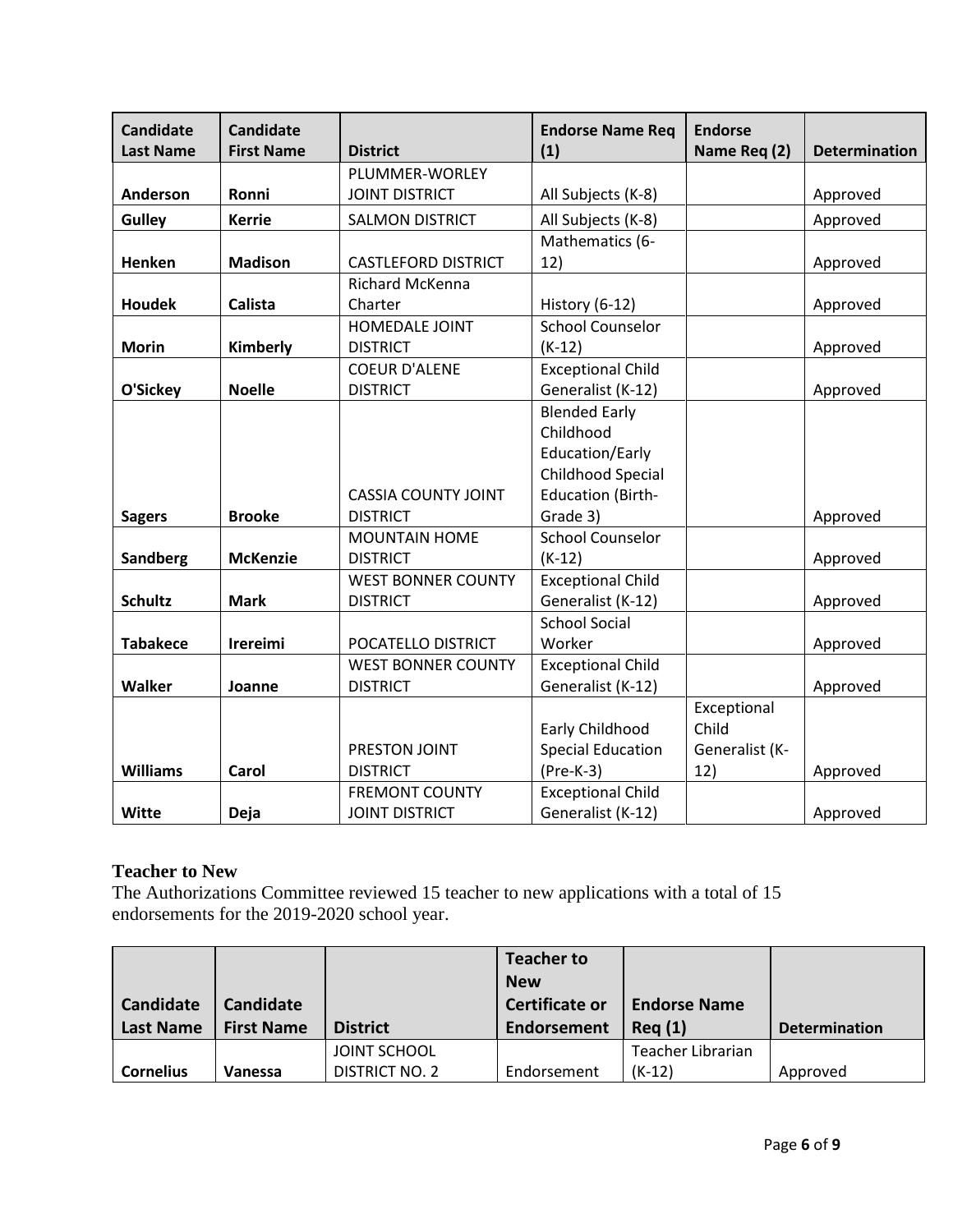|                  |                   |                           | <b>Teacher to</b>     |                                               |                      |
|------------------|-------------------|---------------------------|-----------------------|-----------------------------------------------|----------------------|
|                  |                   |                           | <b>New</b>            |                                               |                      |
| <b>Candidate</b> | <b>Candidate</b>  |                           | <b>Certificate or</b> | <b>Endorse Name</b>                           |                      |
| <b>Last Name</b> | <b>First Name</b> | <b>District</b>           | <b>Endorsement</b>    | Req(1)                                        | <b>Determination</b> |
|                  |                   | <b>BRUNEAU-GRAND</b>      |                       |                                               |                      |
|                  |                   | VIEW JOINT SCHOOL         |                       | Social Studies (6-                            |                      |
| <b>Deare</b>     | <b>Stephen</b>    | <b>DISTRICT</b>           | Endorsement           | 12)                                           | Approved             |
|                  |                   | <b>VICTORY CHARTER</b>    |                       |                                               |                      |
| <b>DeLay</b>     | <b>Tyler</b>      | SCHOOL, INC.              | Endorsement           | History (6-12)                                | Approved             |
|                  |                   |                           |                       | <b>Blended Early</b>                          |                      |
|                  |                   |                           |                       | Childhood                                     |                      |
|                  |                   |                           |                       | Education/Early                               |                      |
|                  |                   | <b>BEAR LAKE COUNTY</b>   |                       | Childhood Special<br><b>Education (Birth-</b> |                      |
| Eborn            | Linda             | <b>DISTRICT</b>           | Endorsement           | Grade 3)                                      | Approved             |
|                  |                   | SYRINGA MOUNTAIN          |                       | <b>Exceptional Child</b>                      |                      |
| Grant            | Angela            | SCHOOL, INC.              | Endorsement           | Generalist (K-12)                             | Approved             |
|                  |                   |                           |                       | Superintendent                                |                      |
| Hale             | <b>Michael</b>    | <b>NORTH GEM DISTRICT</b> | Endorsement           | (Pre-K-12)                                    | Approved             |
|                  |                   | <b>JOINT SCHOOL</b>       |                       | Earth and Space                               |                      |
| <b>Harding</b>   | Ellen             | <b>DISTRICT NO. 2</b>     | Endorsement           | <b>Science (6-12)</b>                         | Approved             |
|                  |                   | <b>CHALLIS JOINT</b>      |                       |                                               |                      |
| Henderson        | <b>Harriet</b>    | <b>DISTRICT</b>           | Endorsement           | History (6-12)                                | Approved             |
|                  |                   | <b>JOINT SCHOOL</b>       |                       | <b>Natural Science</b>                        |                      |
| Hough            | Gretchen          | <b>DISTRICT NO. 2</b>     | Endorsement           | $(6-12)$                                      | Approved             |
|                  |                   | <b>MOUNTAIN HOME</b>      |                       | <b>Exceptional Child</b>                      |                      |
| <b>Hughes</b>    | <b>Katherine</b>  | <b>DISTRICT</b>           | Endorsement           | Generalist (K-12)                             | Approved             |
|                  |                   | NORTH IDAHO STEM          |                       |                                               |                      |
|                  |                   | CHARTER ACADEMY,          |                       | <b>Natural Science</b>                        |                      |
| Moon             | <b>David</b>      | INC.                      | Endorsement           | $(6-12)$                                      | Approved             |
|                  |                   |                           |                       | American                                      |                      |
|                  |                   | <b>CHALLIS JOINT</b>      |                       | Government/<br><b>Political Science</b>       |                      |
| <b>Nielsen</b>   | <b>Alex</b>       | <b>DISTRICT</b>           | Endorsement           | $(6-12)$                                      | Approved             |
|                  |                   | ST MARIES JOINT           |                       | Earth and Space                               |                      |
| O'Connor         | Kimberly          | <b>DISTRICT</b>           | Endorsement           | <b>Science (6-12)</b>                         | Approved             |
|                  |                   | <b>CHALLIS JOINT</b>      |                       | Earth and Space                               |                      |
| Pederson         | <b>Shanna</b>     | <b>DISTRICT</b>           | Endorsement           | Science (5-9)                                 | Approved             |
|                  |                   |                           |                       | English as a                                  |                      |
|                  |                   | SHOSHONE JOINT            |                       | Second Language                               |                      |
| <b>Schutte</b>   | Carrie            | <b>DISTRICT</b>           | Endorsement           | (ESL) (K-12)                                  | Approved             |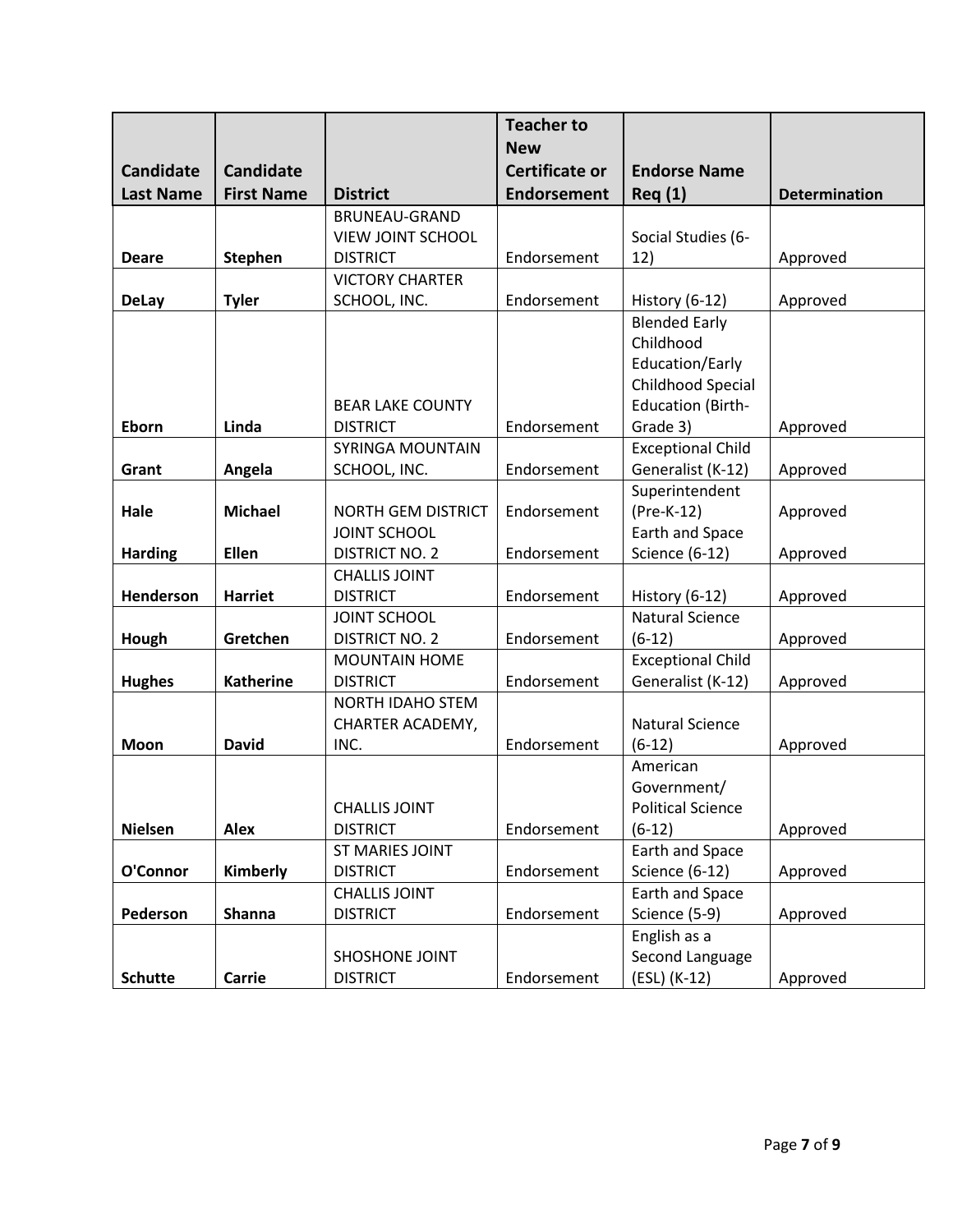# **Pupil Service Staff**

The authorizations committee reviewed zero (0) Pupil Service Staff applications with a total of zero (0) endorsements for the 2019-2020 school year

## **Career Technical Education - Content Specialist**

The authorizations committee reviewed two (2) Career Technical Education content specialist applications with a total of two (2) endorsements for the 2019-2020 school year.

| Candidate<br><b>Last Name</b> | Candidate<br><b>First Name</b> | <b>District</b>       | <b>Endorse Name Reg (1)</b>     | <b>Determination</b> |
|-------------------------------|--------------------------------|-----------------------|---------------------------------|----------------------|
|                               |                                |                       | CTE OS -                        |                      |
|                               |                                |                       | Information/Communication       |                      |
| <b>Stanger</b>                | <b>Brianne</b>                 | KIMBERLY DISTRICT     | Tech (6-12)                     | Approved             |
|                               |                                | CANYON-OWYHEE         |                                 |                      |
|                               |                                | <b>SCHOOL SERVICE</b> | <b>CTE OS - Law Enforcement</b> |                      |
| Williamson                    | Roger                          | AGENCY (COSSA)        | $(6-12)$                        | Approved             |

## **Carreer Technical Education - Teacher to new**

The authorizations committee reviewed two (2) Career Technical Education teacher to new applications with a total of two (2) endorsements for the 2019-20 school year.

| Candidate        | Candidate         |                       |                             |                      |
|------------------|-------------------|-----------------------|-----------------------------|----------------------|
| <b>Last Name</b> | <b>First Name</b> | <b>District</b>       | <b>Endorse Name Req (1)</b> | <b>Determination</b> |
|                  |                   |                       | CTE OS - Television         |                      |
|                  |                   | <b>ONEIDA COUNTY</b>  | Production/Broadcasting     |                      |
| <b>Davis</b>     | <b>Shannon</b>    | <b>DISTRICT</b>       | $(6-12)$                    | Approved             |
|                  |                   | <b>JOINT SCHOOL</b>   | CTE OS - Principles of      |                      |
| <b>LeCompte</b>  | <b>Jennifer</b>   | <b>DISTRICT NO. 2</b> | Engineering (6-12)          | Approved             |

#### **EmergencyProvisional**

The Authorizations Committee reviewed two (2) emergency provisional applications with two (2) endorsements and recommends approval to the State Board of Education two (2) applications with a total of two (2) endorsements for the 2019-2020 school year. This recommendation will carry to the next scheduled State Board of Education meeting.

| <b>Candidate</b> | Candidate         |                     | <b>Certificate</b> | Endorse        |                      |
|------------------|-------------------|---------------------|--------------------|----------------|----------------------|
| <b>Last Name</b> | <b>First Name</b> | <b>District</b>     | <b>Requested</b>   | Name Req (1)   | <b>Determination</b> |
|                  |                   | GEM PREP: NAMPA,    | Standard           | Natural        |                      |
| Darrough         | <b>Charles</b>    | <b>LLC</b>          | Instructional      | Science (6-12) | Recommend to SBOE    |
|                  |                   | MCCALL-DONNELLY     |                    |                |                      |
|                  |                   | <b>JOINT SCHOOL</b> | Standard           | All Subjects   |                      |
| Wayne            | Rebecca           | <b>DISTRICT</b>     | Instructional      | $(K-8)$        | Recommend to SBOE    |